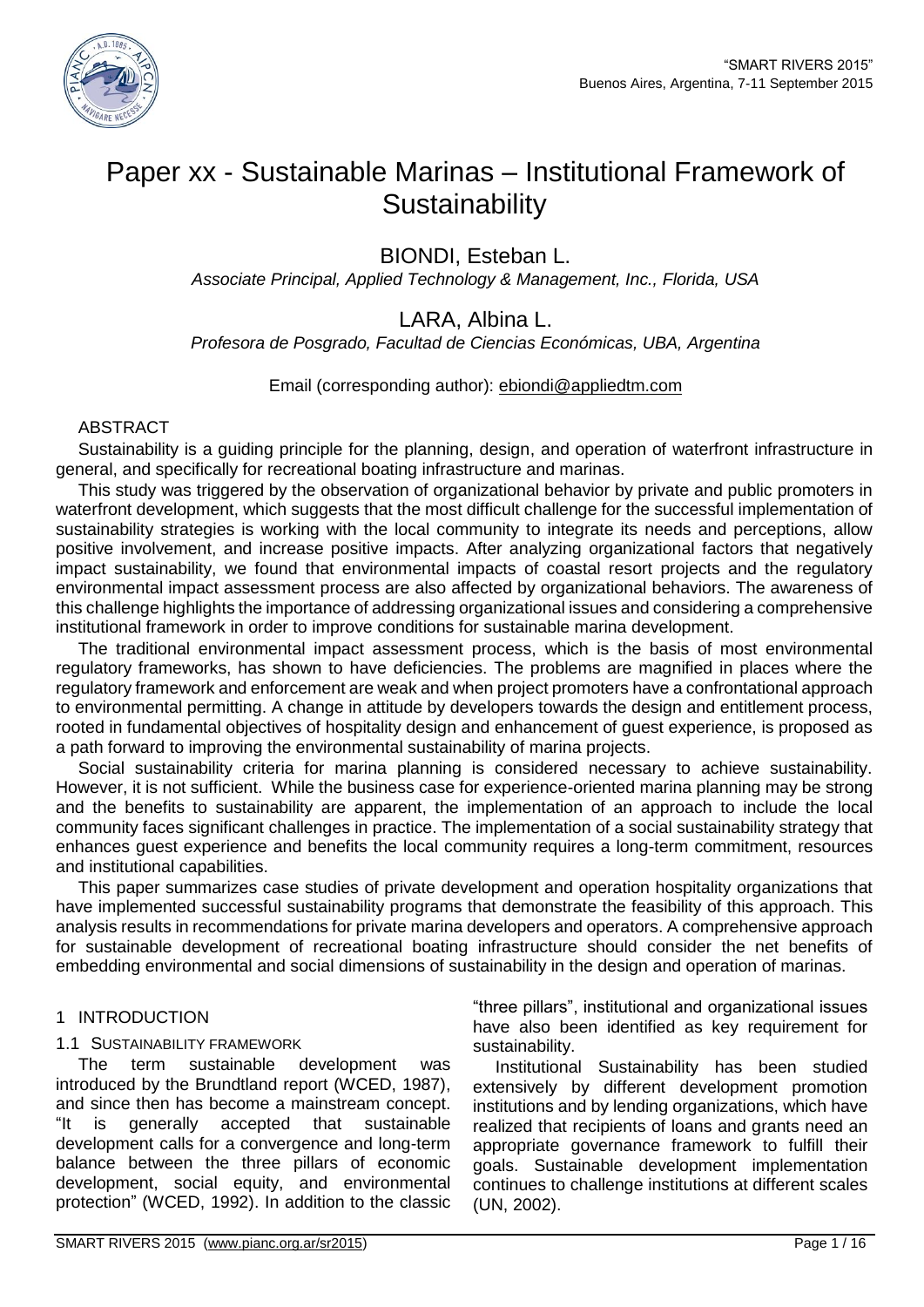

#### 1.2 OBJECTIVES

This paper deals with issues at the organization level that affect the sustainability of marina development and operations. Specifically, it identifies challenges to sustainability observed by experience working with private companies that develop or operate marinas and with the government agencies that regulate those activities or create regional plans that encompass them. Case studies of good practices by private organizations are analyzed to identify patterns that contribute to sustainable development. We provide recommendations that can be used by other real estate development and hospitality organizations, including marina developers or operators.

#### 1.3 CONTENTS AND METHODS

This paper explores some relationships within organizations and among organizations that affect sustainability of the development and operation or marina projects.

We first present basic definitions and an introduction to institutional issues that affect sustainable development of recreational and tourism development projects, specifically focused on social and environmental sustainability.

Background issues regarding the state of practice of marina development and operations are presented, including brief discussions of the marina planning process, regulatory environmental framework, and recommendations for social and environmental sustainable design and operations of marinas.

Additionally, patterns of behavior observed by the authors during their professional practice are used to explain problems and dysfunctionalities found in the common practice of marina development and operations. Our reflection on observed behaviors led to the identification of some typical emerging patterns within organizations (developers or operators) and between organizations (such as between private developers and regulatory agencies). These empirical findings are used as the basis for an assessment of conditions that often discourage or prevent marina sustainability.

A summary of brief case studies of private organizations that have achieved some level of success milestones in sustainability are highlighted. These are also based on experience working with developers or operators of hospitality projects. The cases intend to illustrate the reasons that led these organizations to adopt these practices or implement the plans, that we believe support sustainability goals, both on the environmental or social realm.

After exploring the positive relationships within these organizations, we offer recommendations that we believe can be implemented by private for-profit developers or operators of marinas. These recommendations are expected to improve sustainability of the projects that these organizations develop or operate. Because the recommendations are addressed to private for profit companies, emphasis is given to how this approach increases the economic value of those projects and reduces their risks.

#### 2 INSTITUTIONS, ORGANIZATIONS AND **SUSTAINABILITY**

2.1 INSTITUTIONS AND SUSTAINABLE DEVELOPMENT

Sustainable development in general is a learning process. Institutional sustainability is related to the institutions needed to achieve sustainable development, addressing the socioeconomic characteristics and limitations of their context. It is related to how institutional framework and governance can guide the process to sustainable development. Appropriate institutions and a good governance are essential for sustainability. Sustainable governance is related to managing, directing, and guiding actions in the sustainable domain.

Steurer (2009) identifies five key governance principles:

- horizontal integration (policies),
- vertical integration (spatial scales)
- participation (stakeholder integration),
- reflectivity (knowledge integration), and
- inter-generational equity (temporal integration)

The table summarizes the components of each of the main governance principles of sustainable development.

| Governance<br>principle          | Components                                                                                                                               |
|----------------------------------|------------------------------------------------------------------------------------------------------------------------------------------|
| Horizontal<br>integration        | Economic, environmental and social<br>policies need to be comprehensive and<br>integrated                                                |
| Vertical<br>integration          | Spatial scales, from local to<br>international, need to be accounted for.                                                                |
| Participation                    | All stakeholders need to have access<br>and participation, based on genuine<br>information.                                              |
| Reflectivity                     | Knowledge from different sectors need<br>to be integrated. This applies to<br>sciences as well as local experience<br>(lessons learned). |
| Inter-<br>generational<br>equity | Consideration of different time scales,<br>from short to long-term, are required.                                                        |

Table 1 : Governance principles (mod. Steurer, 2009)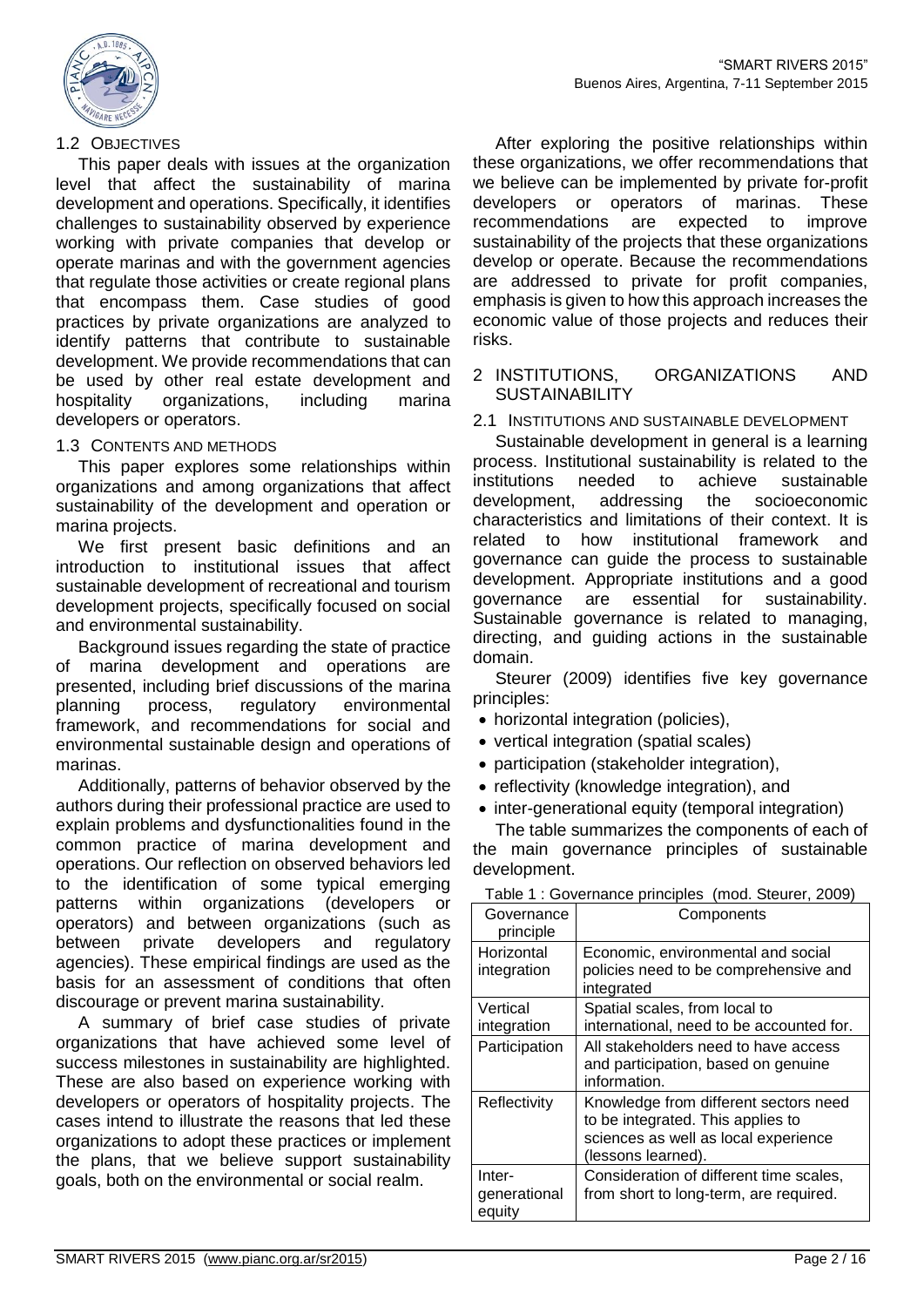

Documents of most international agreements on sustainable development since the Earth Summit emphasize the idea of sustainability as an adaptive and incremental learning process. It is understood that sustainability should be implemented coherently within a multilevel institutional structure that address three dimensions of sustainable development in a balanced way, adopt integrated planning across different sectors, promote participation of relevant stakeholders, and guarantee genuine access to information (UN DESA, 2012).

### 2.2 IMPORTANCE IN TOURISM DEVELOPMENT

Recent statistical information indicates that tourism is one of the largest and fastest growing industries in the world, and plays an important part in the economic development strategies of many regions. However, the tourism industry can have negative impacts on the environment, such as the loss of natural landscapes, congestion, change or loss of local identity, loss of community employment, and promotion of economic inequalities. These environmental problems can be exacerbated if planning and management are not sustainable.

Sustainable tourism development is tourism that fully considers "current and future economic, social and environmental impacts, addressing the needs of visitors, the industry, the environment and host communities; ( ) and maintaining cultural integrity, essential ecological processes, biological diversity and life support systems" (UNEP and UNWTO, 2005).

Marina development takes place in coastal areas, which are generally fragile and threatened environments. They are under very high population pressure due to rapid urbanization processes, are highly desirable for development of recreation and tourism infrastructure, and are threatened by climate change impacts due to sea level rise. Coastal tourism and recreation development can create great pressure on coastal ecosystems and resources such as energy, land, landscape, and water.

#### 2.3 THE INSTITUTIONAL LEVEL AND THE ROLE OF **ORGANIZATIONS**

Sustainable development requires an integration of the economic, social and environmental objectives within decision-making and implementation process. This includes horizontal and vertical integration where governments and businesses make economic, social and environmental policies more coherent and appropriate (European Parliament, 2012).

Governments need to provide the normative and institutional framework to encourage sustainable development. This requires integrated development

planning mechanisms for coordination among diverse institutions as well as processes for promoting genuine community participation, including appropriate public communication tools for engaging stakeholders (Pfahl, 2005).

While the system level mentioned above must be considered (institutions refer mostly to the system level) it is also critical to evaluate the role of individuals and organizations - the actors or "players" within a system (NORAD, 2000).

This paper is focused on private sector organizations. It includes a "bottom-up" analysis of institutional sustainability, which results in recommendations that can be implemented at the individual and organizational level. We evaluate behaviors observed within organizations involved in the development and operation of marinas and assess how they relate to environmental and social sustainability at the system level. The conclusions of this analysis are then focused on individuals and private organizations, suggesting types of activities that can improve the performance of specific marina projects and lead to improvements in institutional sustainability at the system level.

#### 3 BACKGROUND ON MARINA DESIGN AND DEVELOPMENT

#### 3.1 STATE OF PRACTICE OF MARINA PLANNING AND DESIGN

Sustainability is assumed to be a goal for the planning and design of coastal infrastructure in general, which includes marinas and all recreational navigation infrastructure. Recognized best practices for marina planning include comprehensive considerations of engineering, economic, and environmental issues. However, a review of professional marina planning and design literature suggests that the state of practice in marina design does not have a comprehensive sustainability framework beyond environmental impact studies (ASCE, 2014; Tobiasson and Kollmeyer, 2000; SAI, 2001). Modern marina planning guidelines are only recently starting to expand the evaluation of environmental issues to encompass a more ample sustainability framework (PIANC, 2014), but only in general terms. However, despite the existence of professional regulations, environmental regulations, design guidelines, and voluntary certification programs, many marina projects still cause significant environmental impacts.

Social sustainability is not set as an objective of marina design (Biondi, 2010) and no specific guideline exists for addressing social sustainability as part of the marina planning and design process (Biondi, 2014). Experience in different aspects of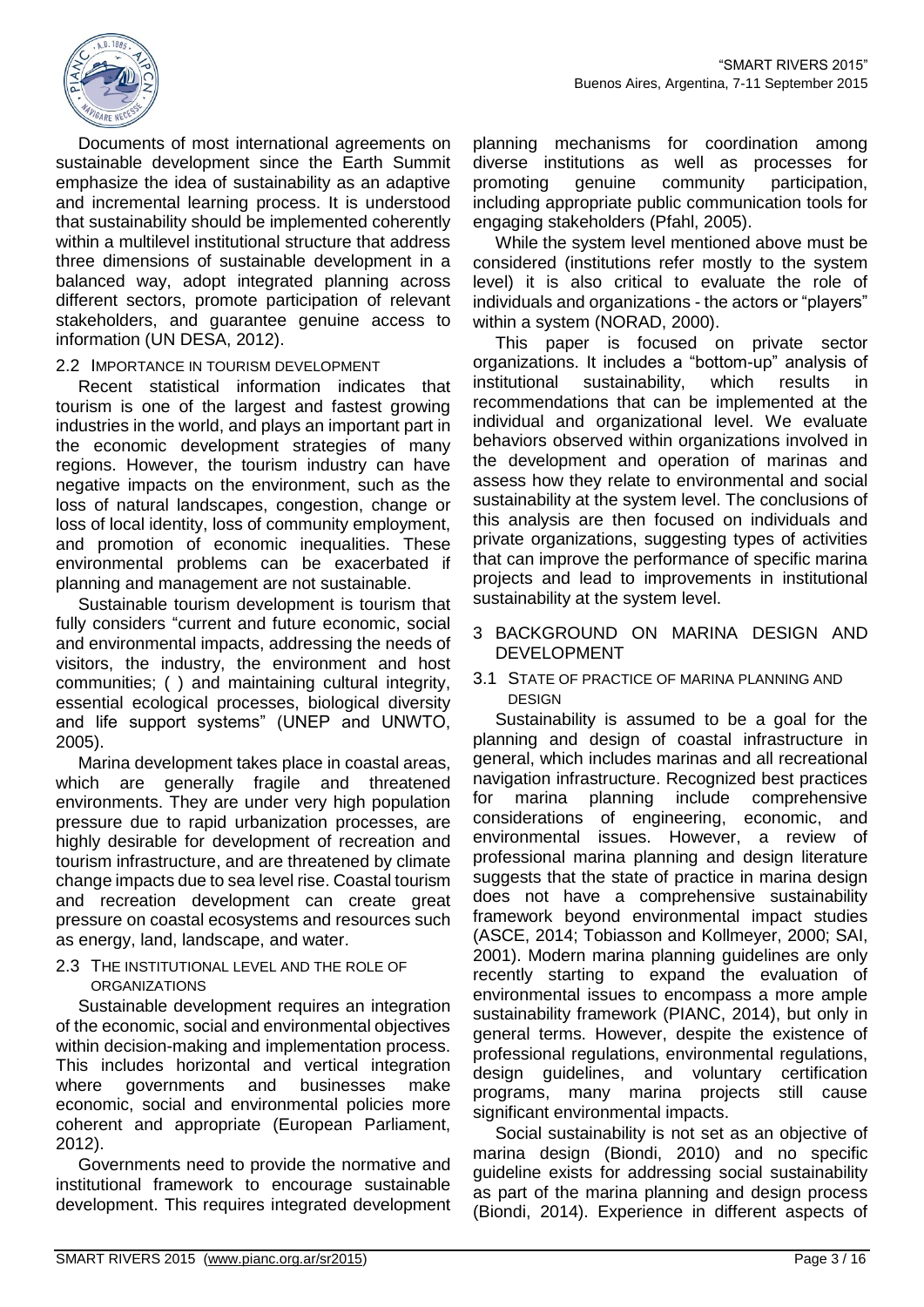

consulting work by the authors over more than a decade suggests that social sustainability is typically not addressed at all in the design process. Moreover, while assessing and strengthening institutional capabilities has been an objective of significant efforts in other fields of sustainable tourism, the institutional framework necessary for sustainable marina development and operation has not been studied.

### 3.2 ENVIRONMENTAL SUSTAINABILITY CHALLENGES

#### *3.2.1 Weakness of the environmental impact assessment regulatory framework*

The main goal of environmental impacts assessments (EIA) as instruments of sustainable development, is to produce a better project for the environment, considering natural, social, and economic components. EIA is a tool for evaluating potentially adverse environmental impacts for decision-making in the development process. It provides decision–makers with information and recommendations during the planning and design process, so that environmental issues are considered from the beginning of the process and the final project can be sustainable. EIA should ensure that significant negative environmental effects on the environment are explicitly considered, so that they can be anticipated, avoided, minimized, or compensated for.

Environmental regulations, which include requirement of specific government approvals through an environmental permit process, are part of most legal systems in the world. Over more than three decades, a comprehensive technical and legal framework has evolved specifically to address the environmental impacts of marinas using EIA as a tool. However, involvement in permitting processes in different countries suggests that limiting environmental considerations to a "compliance approach" (using the tool just to get the permit) can have significant weaknesses.

It should be noted, that the state-of-practice is very different among countries. Environmental considerations for marina design in countries with strong regulatory framework and enforcement have completely different challenges than countries with weaker regulations or enforcement. Accordingly, the organizational issues that private developers need to address in order to achieve sustainable marina projects vary widely.

In jurisdictions with strong regulatory enforcement, limitations have been documented that highlight the inefficiencies of the process, which often do not achieve all possible sustainability goals and create costs and burdens to the developers. Approaches such as "Working with Nature" (PIANC,

2011) suggest process adjustments to reduce risks of delays during the regulatory approval process in countries with strong regulatory systems and enforcement.

Jurisdictions with weak environmental regulations and enforcement have a different set of challenges. Regulatory compliance is much simpler, but good design requires exceeding them. This is the scenario where a comprehensive sustainability approach to design and implementation, based on added value to the project, is considered to be of most benefit.

Public participation is one of the basic principles of sustainable development. When appropriately conducted, it can add value to the project and prevent unnecessary conflicts. Different countries have mechanisms for public participation, review, or comment as part of the formal environmental impact study regulatory process, with a wide variety of results. However, the role of direct public involvement in planning of private projects is a subject of debate, and many countries do not have adequate tools for community involvement in the design of public projects.

#### *3.2.2 Conflicts in the environmental permitting process*

Conflict often manifests itself in disagreements among people who see incompatible goals and potential interference in achieving these goals (Madden and McQuinn, 2014). Marina development proposals can generate conflicts among diverse stakeholders with interests on the coast such as ports, conservation groups, recreational users, or developers of tourism, transportation, or urban infrastructure, which are often exposed during the environmental permitting process. Additionally, the legal framework and regulatory enforcement procedures sometimes result in conflict between the project proponent (marina developer) and the regulatory agency. This section is focused on a few types of conflicts that have been observed during the environmental permitting process.

In jurisdictions with weak environmental regulatory conditions, conflict may evolve due to confrontational dynamic relationship between permit applicant (developer organization) and reviewer (environmental enforcement organization). These two parties are the main organizations that interact in the environmental permitting process. They have different primary goals for the process. The environmental regulatory organization has a primary role as enforcer of legal requirements and the environmental and social sustainability of any development within its jurisdiction. The developer's first responsibility is the return on investment of the project and its economic sustainability. From the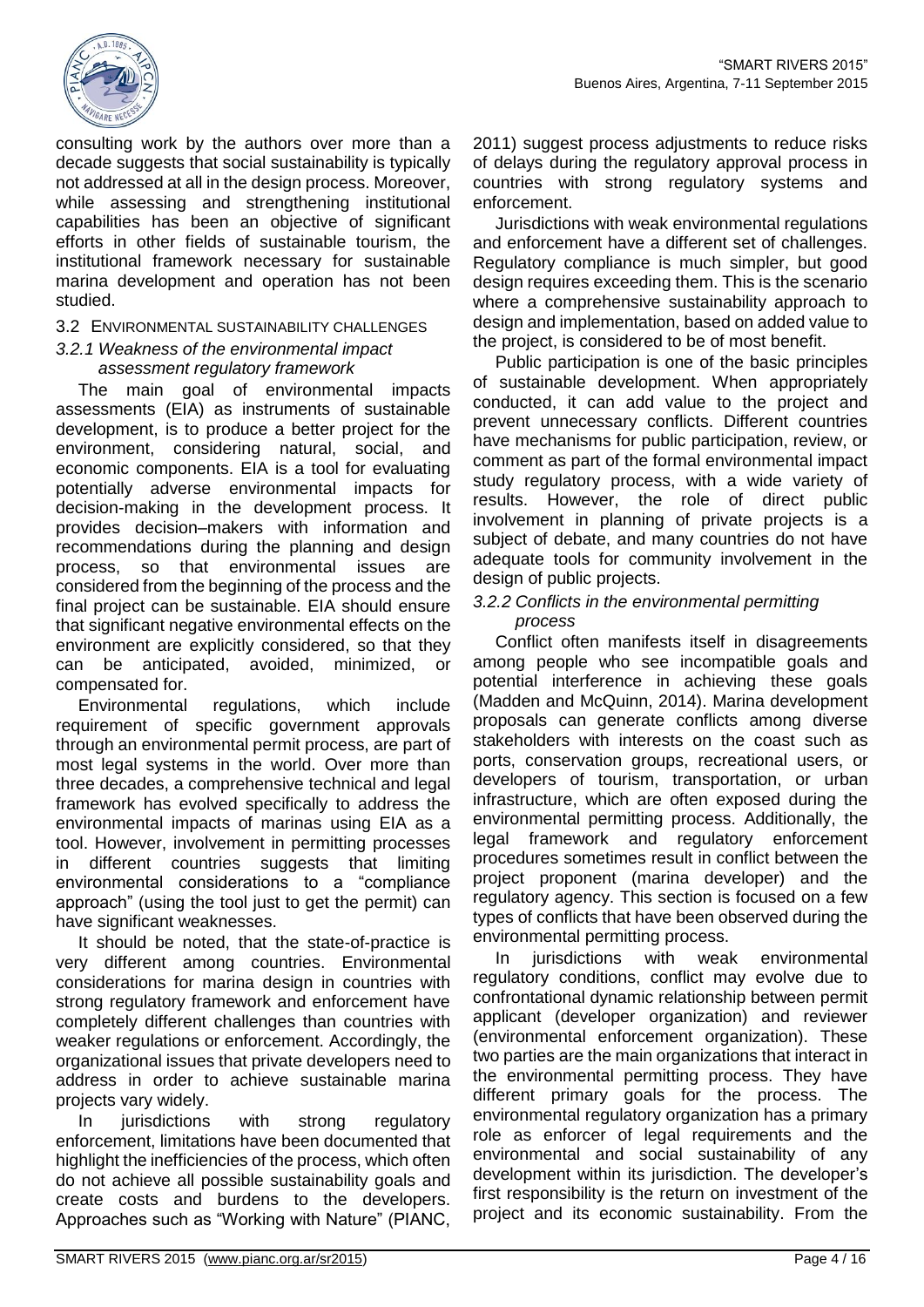

point of view of the developer, if the project is not viable economically, no other sustainability objectives can be achieved. From the point of view of the regulator, if the project is not viable environmentally and socially, it is not sustainable. These goals can be compatible when the principles of sustainable development are implemented. They are compatible when the design that achieves best economic performance is sustainable socially and environmentally.

Arguably, certain attitudes and approaches of the developer organization towards the permitting process can lead to avoidable conflict scenarios. For example, weak environmental regulatory systems have a track record of allowing less than desirable projects. In some cases, minimal compliance with some formal requirements without sufficient substance is believed by some developers to be a low cost means of obtaining a permit, based on precedent. This issue may be compounded by the complexities innate to marina projects and because type of impacts vary depending on the site conditions and project characteristics.

However, our professional experience suggests that within all regulatory agencies there are competent professionals that can very easily identify when an environmental impact submittal is incomplete or deficient. They may not have the experience specific to fully comprehend all issues, impacts, or mitigation measures, but they can tell if enough effort was placed in studying relevant baseline environmental issues and avoiding or reducing impacts of the proposed plan. Submittals of projects with significant impacts that do not demonstrate an effort to avoid or minimize impacts are often proposed may be a perceived to have the intention to negotiate concessions, as opposed to abiding by the intent of the process. When a poor submittal is received, credibility drops and conflict may evolve.

Our experience suggests that establishing a credible technical position by the proponent as perceived by the regulatory agency leads to a less contentious and shorter review process, with less requests for additional information or reviews, and therefore less cost to the developer both in time and in out-of-pocket expenses and consulting fees. This can be achieved by a better design, which evolves spontaneously when the objective is to achieve sustainability.

### *3.2.3 The "Working with Nature" approach*

While considering environmental issues is required by regulatory compliance, the traditional regulatory compliance process based on EIAs has proven to have limitations in practice (Christa, 2005; Middle and Middle, 2010; Wright et el, 2013). The challenge is to upgrade the EIA process and mechanisms so that it can comply with its essential goals. In response to this challenge, international professional organizations focused on navigation, coastal, and port projects are recommending a new approach based on proactive consideration of environmental issues, as a means to prevent problems commonly encountered during the impact study and approval process.

The "Working with Nature" (WwN) position paper developed by PIANC (2011), as well as the "Building with Nature" initiative (Ecoshape, 2015) and the "Engineering with Nature" program (USACE, 2015), have been developed by different institutions with a similar goal and following the same principle. Ultimately, they all recommend a modified planning process that allows for information relevant to environmental and social issues to be incorporated early in the design process. They are all based in the fundamental principle of EIA, and they all share the EIA's basic goal of considering environmental issues from the beginning of the development process.

In summary, all these approaches encourage a design process that incorporates environmental analysis before the design is advanced, so that the plan that is analyzed under the formal EIA already has a reduced impact. These initiatives became necessary because the design process that evolved over several decades after formal environmental impact studies were required, lost the original intent. Planning and design became less comprehensive and integrated. The process became sequential and with compartmentalized steps, possibly due to the need for large specialized consulting contracts, and lost iterations of review cycles. It resulted in a first step to develop the plan and a subsequent one to conduct the EIA. This led to stiffness in planning and resistance to design adjustments. In other words, if the project is conceived and designed first to evaluate its feasibility (economic and technical), the effort required to reach that level of detail in the design becomes an incentive to reduce the changes that result from the EIA process.

In marina projects, which are typically smaller than large navigation or port projects, and are often designed by smaller integrated consulting organizations, this problem is more easily avoidable. A cohesive and flexible team can simultaneously evaluate environmental, engineering, business, and operational issues to seek a balanced solution before a plan is set. These evaluations are conducted in iterative cycles, each one with more detail (Biondi, 2010 and 2014). The integrated marina design approach, considered the best practice in marina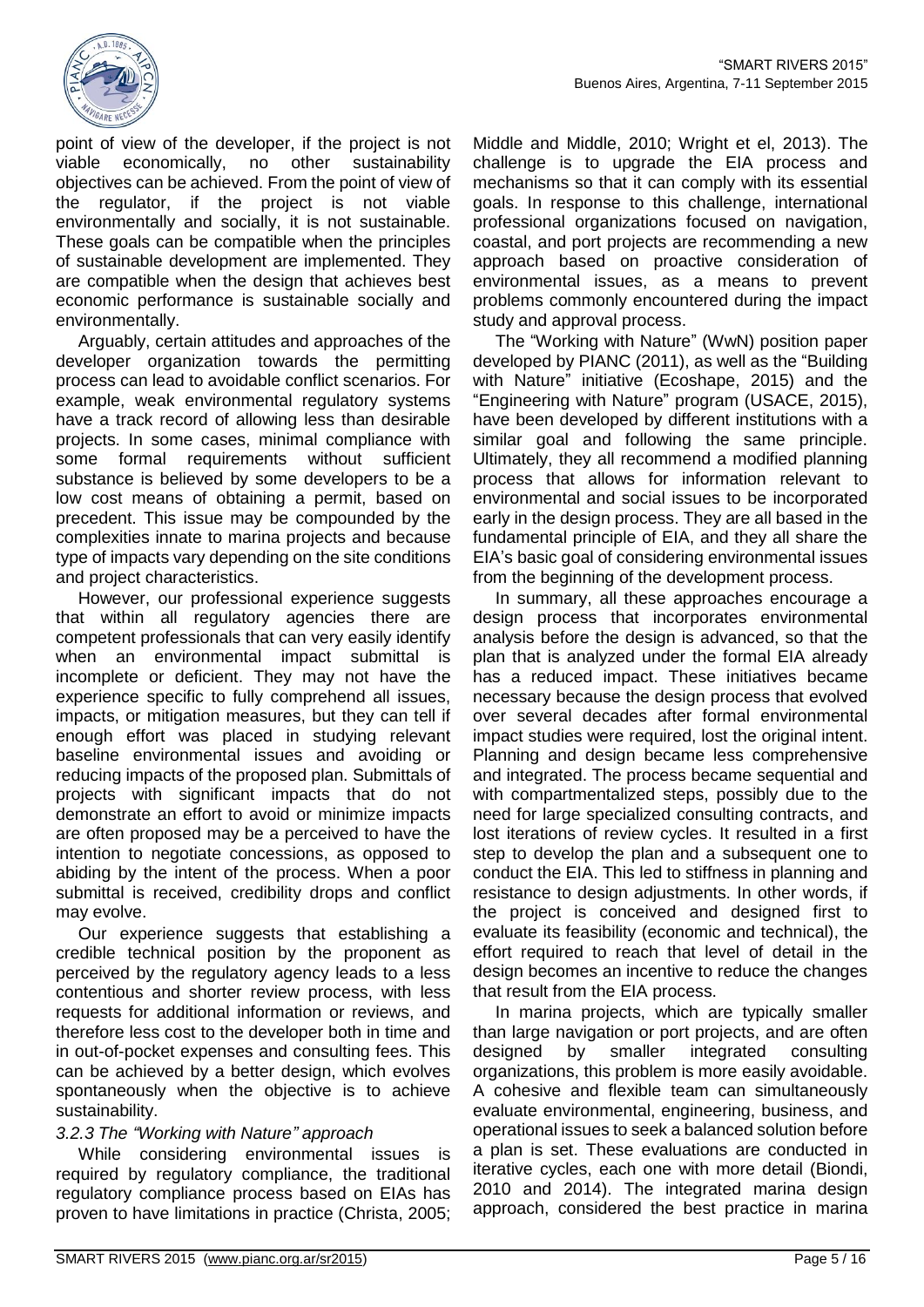

design, by its definition meets the principles of WwN and sustainable development. It includes starting the environmental studies as part of the design process, so that the impact analysis starts with a preliminary design and the plan is not finalized until a reduced impact solution is achieved.

WwN does not yet have a workable guideline specifically for marinas that meets the needs of developing countries or jurisdictions with weaker environmental regulatory enforcement. However, these principles, recently formalized as policy by these major professional institutions, have been followed by some marina designers for many years.

#### *3.2.4 Systemic inefficiencies relative to baseline data for environmental impact studies*

The cost of generating data and baseline mapping of physical and ecological features is very significant. Additionally, most countries in Latin America and the Caribbean have extremely limited information available, as opposed to developed nations. Moreover, most local regulations and common practices are inefficient. For example, expensive studies and data collection efforts undertaken at national level are often not made available to the general public.

A typical example of significant system inefficiencies in developing countries is related to high resolution LIDAR topographic surveys. Many governments have paid for that data as part of cartographic, cadastral or vulnerability studies, but the data is only available to government agencies. When proposing a marina project, private developers are responsible for collecting topographic data at their own expense, even if the same information may exist in some government agency. Additionally, in the case of topographic surveys, a developer would typically undertake a lower quality traditional topographic survey, as opposed to the higher quality LIDAR data.

Better data in the hands of the developer and its consultants will result in significant system efficiencies by avoiding duplication of efforts and costs. They will also result in improving the quality of the marina design because the project design will be based on better data. A better design, based on accurate baseline information, will simplify the work of the government agencies that review and approve those marina projects. The fact that better data in the hands of a developer improves the efficiency and efficacy of the regulators, and that the data already exists, may be enough justification to make available all that information for free.

Similar efficiencies, but with less reaching impacts, may be achieved by requiring private developers to submit digital source files of basic surveys and environmental mapping as part of the environmental permitting process.

It would take a rather simple, common sense, decision by government agencies to produce significant systemic institutional benefits.

### *3.2.5 Proactive marina environmental design*

Proactive environmental design is a tool proposed to expand marina integrated design best practices. It consists in including environmental features proactively as part of the marina project design, not as a mitigation of impacts (Biondi, 2015). These features are design elements that add value to the marina project (for example to the aesthetics, functionality of a project) or reduce costs, as much as they provide benefits such as habitat creation and protection of threatened vegetation. This approach can be considered an advanced level of integrated marina design process and leads to a more effective way of conducting EIA as an instrument of sustainable development.

This approach can render significant results when considered in the context of added value. Marina environmental features are - or can be designed to be - landscape aesthetic features. They can complement pedestrian overwater boardwalks or be integrated into guest's amenities, spaces for (active or passive) recreation, or educational opportunities. Environmental design can also result in enhancing a sense of place that is authentic and true to the surrounding natural and cultural environment. Moreover, additional opportunities for environmental design can be found when they reduce costs of fill, dredging and shoreline structures by maintaining natural physical and ecological features. This approach has also been called "living shorelines" (NOAA, 2015). Combinations of structure and natural features offer efficient solutions by creating habitat as part of a shoreline protection structure and often reduce construction costs.

Specific solutions can be similar to proven mitigation schemes, but they differ radically in their motivation. They are proposed upfront, proactively, as part of the plan because they add value or reduce costs as much as they reduce environmental impacts, even if they may not conform to the usual construction practices. Ultimately, this is not a technological improvement, but a proposed change in attitude and objectives of the organization of the developer (and it's technical and design team), which modify the design process and outcomes.

A significant added value to this approach is the improvement of the dynamics of the relationship between applicant and reviewer organizations in the environmental permitting process. In other words, the more the developer and designers are convinced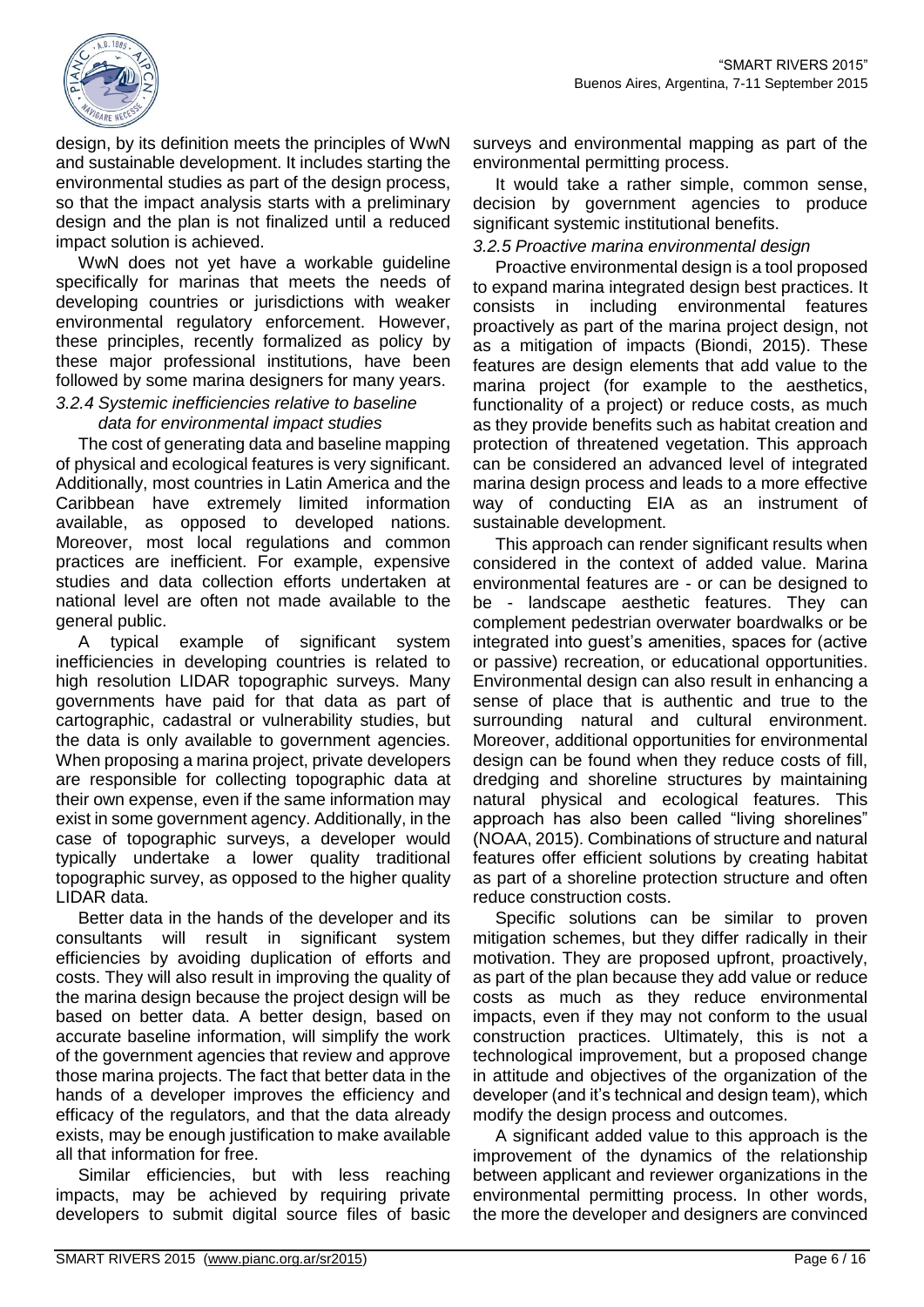

that an environmental design feature adds value, the better the permitting process will go, by establishing the technical credibility of the proponent's team as well as the common interest in conserving or creating habitat.

The credibility gap that often emerges in some environmental permit review processes can be avoided by an approach that includes environmental design, which clearly demonstrates the intent to seek win-win solutions.

3.3 MARINA SOCIAL SUSTAINABILITY BENEFITS AND CHALLENGES

### *3.3.1 Public participation*

Public participation is a key principle of the EIA process. The consideration of public "views and comments in the decision-making process promotes equitable and informed choice, leading toward better and more acceptable social and environmental outcomes" (UNEP, 2004). In order to implement the principles of the EIA process, appropriate provisions should be made so that affected and interested parties are able to comment on a proposal and its impacts. In practice, however, public commenting on coastal tourism and marina projects in Latin America and the Caribbean is rarely achieved as envisioned by these principles.

Most regulatory and enforcement agencies in developing countries arguably cannot handle the public participation process very effectively because of their own limitations and because most developers try to avoid the risks and uncertainties of an open public review. Additionally, the public participation regulations are sometimes used in destructive ways, not to avoid, minimize, and mitigate impacts, but to stop the project under any circumstance, which in turn is used as a justification by developers to limit public participation. Because of these underlying dynamics, the implementation of formal public participation requirements often devolves into conflicts and is rendered ineffective in promoting sustainable development. At the same time, failure to carry out a genuine participation process often leads to the escalation of conflicts.

Effective methods for public participation have been used for some time in some public projects in developed countries and in some developing countries. For example, collaborative planning under the "charrette" format (Lennertz and Lutzenhiser, 2014) has been used very successfully for many years in urban planning in the United States. This methodology creates conditions for stakeholders to participate in planning and design decisions in constructive ways, collaborating in finding effective and balanced solutions. This process is much more profound than only providing input and comment on

proposals, as typically required by regulations. However, the authors are not aware of public participation mechanisms being used in the design of private coastal tourism projects in Latin America or the Caribbean.

#### *3.3.2 Community inclusion and public participation*

Public involvement can happen in many different ways. As mentioned above, public participation relates specifically to having a voice in the process that leads to the definition of the project. We use the term "community inclusion" in this paper as a project design characteristic that provides access to community members so they can benefit directly (economically, culturally, or otherwise) from it. In the context of this discussion, community inclusion is an attribute of the project design.

Public participation does not necessarily mean that the project will be designed for community inclusion. Local community members may not have direct access to the business activity generated by the project, even if their opinion is voiced. For example, many public input or comments relate to impacts in areas outside the project itself.

Conversely, it is possible to achieve community inclusion (as defined above) with limited public participation. A private developer may choose to allow public access to some project areas, even if that is part of a "closed-door" design process. Moreover, this developer can also give preference to local community members to operate tourism services within the project facilities. For example, a private resort developer may decide to include a public waterfront open space that can be used for tourists, as well as general public from adjacent communities, and such space may host a farmer's market for local producers to sell directly to tourists. This idea is based on sustainable tourism principles, which promote responsible projects that allow communities to gain benefits, enhancing their employment opportunities.

When public participation is profound - as in the public charrettes - it can have significant positive influence on the design. Design ideas with multiple types of benefits may emerge from the collaboration among community stakeholders, project designers, authorities and the project developer. The likelihood of creating spaces in the project that will directly benefit the local community is higher when using collaborative design tools so that an efficient public participation process leads to community economic inclusion. However, this ideal scenario is uncommon in practice and much work needs to be done for solving the main obstacles.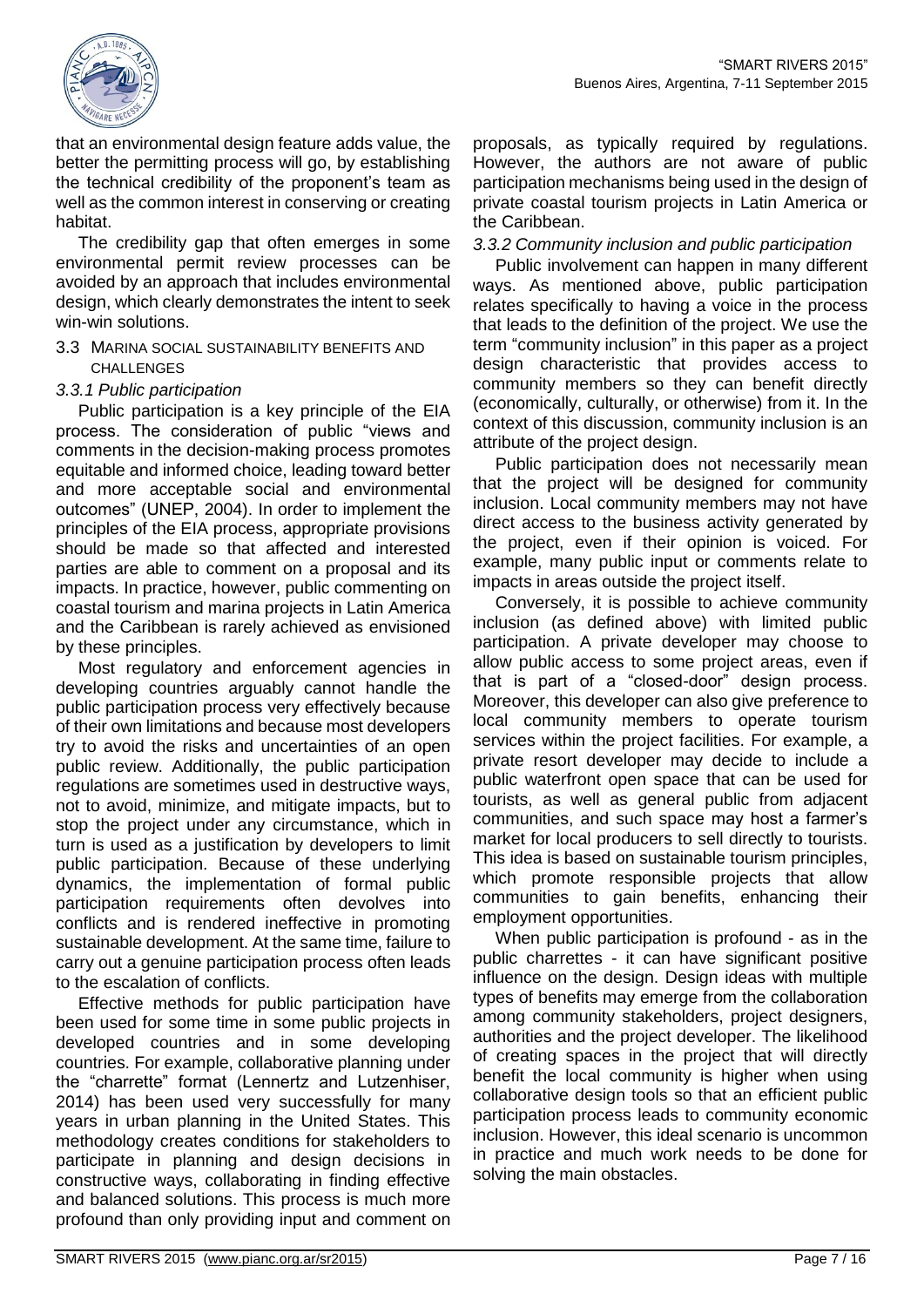

### *3.3.3 Marina planning for guest experience and social sustainability*

A specific approach for the consideration of social sustainability as an objective of marina design has been made by Biondi (2013 and 2014). It proposes that physical planning of a marina is relevant to guest experience and social sustainability.

Memorable guest experiences have a very high economic value and are at the core of the largest and most sophisticated hospitality businesses (Pine and Gilmore, 1999). The physical facility is the stage for these experiences. A planning approach aimed at developing marinas rooted on a deep experiential meaning and authenticity, should create a stage where local community members interact with guests.

From a pure business point of view, the strategy of offering authentic experiences, through interactions with local people, can be framed as the understanding of client needs and expectations, and by itself be justified in economic terms. While the proposed community inclusion in the project may be considered part of a corporate social responsibility strategy, it can also be justified exclusively by the added value and enhanced profitability of the project.

The same conclusion may be reached by a different approach. The direct participation by community members in the business opportunities generated by the project can have a profound positive impact on the local community. Direct access to guests by local businesses can significantly reduce economic leakages. Promoting the authentic value of guest experiences supports cultural and historical preservation. Local participation tends to enhance environmental and landscape protection. Many of these positive impacts have been analyzed and studied in the sustainable tourism literature. For example, they have been used to establish guidelines for eco-lodge design (Mehta et al, 2002). The proposed social sustainability criteria for marina planning (Biondi, 2014) requires creating proper spaces for positive involvement of local community members in the marina project.

While the business case for marina planning may be strong and the benefits to sustainability are apparent, it is recognized that the thorough implementation of an approach to include the local community members faces significant challenges in practice (Biondi, 2014).

The inclusion of local community participants that is both effective as a positive socio-economic impact and as quantifiable additional value to the project, has significant challenges. The implementation of a social sustainability strategy requires a long term commitment, resources and institutional capabilities.

In other words, these challenges can be traced to organizational issues.

#### *3.3.4 Capacity gaps at the individual and local organizational level*

In principle, local community members are the best human resources to deliver authentic guest experiences. In practice, these individuals are often not ready to deliver them. Potential opportunities for participation in marina projects are usually very difficult to realize because local companies and individuals are often not prepared to deliver the required quality of services.

In general, basic requirements to achieve the necessary capabilities to offer goods, services, and experiences and are usually not available, include education, training, technical assistance, and financing. Most community based organizations are used to operating in the informal economy and face many barriers to entry in the formal economy. It is very common that a local group that is capable and willing of providing tourism services, does not have the legal structure, accounting support, capacity of obtaining business loans, and possibility of getting insurance, which are required to operate.

Moreover, in many countries, local communities where tourism development occurs also lack other more basic supporting capabilities to perform at a high level, such as basic infrastructure (roads, schools, etc), basic services (clean water, sewage, power, solid waste management, etc), community services (recreation opportunities, public spaces), legal protection for safe working conditions, governance, etc. These support functions, which should be provided by governments, are sometimes partially replaced by private companies and the NGOs that they bring to the area where these tourism projects are developed.

### *3.3.5 Challenges of private organizations supporting capacity building*

Professional experience working for developers in the Caribbean and Latin America suggests that the implementation of social and environmental sustainability objectives by private organizations that develop and operate resorts in general and marinas in particular is very challenging, and often unsuccessful.

Personal observations collected over many years suggests that people from a variety of fields are committed to working along these lines, but face numerous challenges. An informal and incomplete recount of common observations by practitioners involved in working with local communities on behalf of developer/operators, foundations and NGOs include: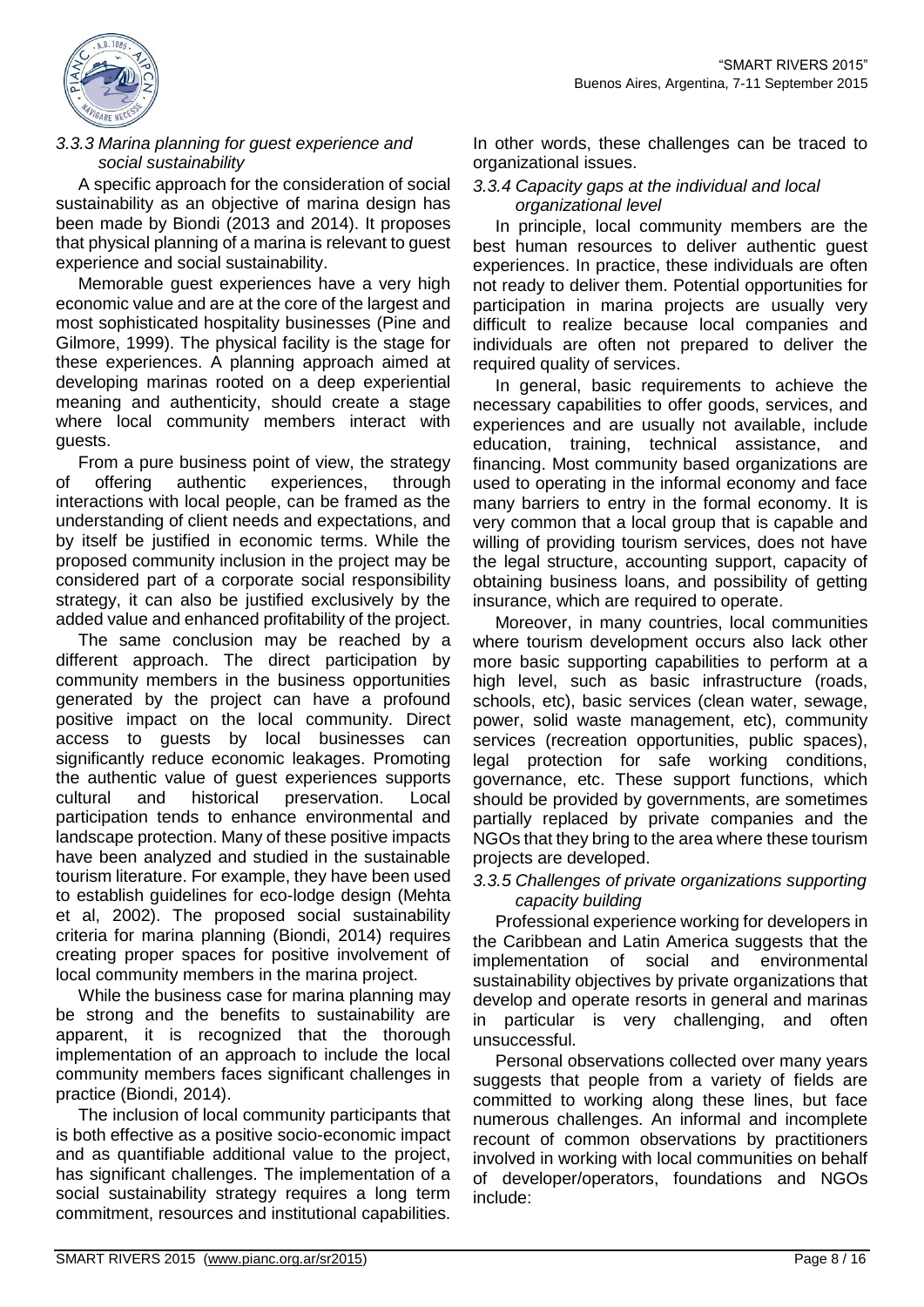

- Time There are always more needs in the community that would require attention than staff availability to address them.
- Money There are always more projects that require funding than availability.
- Funding struggle Some key staff of non-profit organizations spend most of their time seeking funding, as opposed to fulfilling their mission.
- Trust Privately funded organizations working with local communities need to gain their trust before they can enter into an effective collaboration relationship.
- Complexity Most communities have multiple and interrelated needs and interests, so programs intended to address one issue can easily need expanding into trying to solve other underlying deficiencies.

Many government agencies, non-profit, private organizations, and specialized consultants have experience working with local communities to satisfy the needs outlined above (education, training, financing, technical assistance, business support, etc) and comprehend their interests, including some with the goal of creating successful tourism-oriented commercial operations. These efforts require organization support and strategic focus because they need long timeframes to achieve tangible results.

### 4 CASE STUDIES

Some developers of coastal tourism projects have successfully implemented programs to address environmental and social issues in the surrounding communities and within their projects. While limited to a relatively small percentage of hospitality companies, and many examples not specifically related to marina projects, they are relevant to typical circumstances encountered in marinas. In some cases, private developers of resort projects have already initiated or proposed social responsibility programs that may be implemented in their marina projects.

This section summarizes cases of private organizations that have implemented social or environmental programs in marina or related resort projects. They illustrate that these type of programs and tools are feasible and can benefit the hospitality business.

4.1 PUNTACANA RESORT & CLUB, DOMINICAN REPUBLIC

Grupo Puntacana (GPC) is a large scale private developer and operator of coastal tourism projects in the Dominican Republic. Over four decades of operation, the company has created two foundations

to address environmental and social issues. In 1988, GPC set aside 1500 acres of lowland dry subtropical forest with freshwater lagoons for conservation and formed the Puntacana Ecological Foundation (FEPC) to run it. In 1998, GPC founded the Puntacana Foundation primarily with social, cultural, and educational objectives that supports a range of social needs through social and community programs in the region such as schools, clinics, and vocational training programs (Uzzo, 2013).

The Environmental Director of GPC, Jake Kheel, reports directly to the board of directors and oversees FEPC. The Ecological Foundation has a basic operational budget funded by the corporation, while most of the educational, research and community programs are supported by specific partnerships, grants, or fundraising. This organizational structure allows efficiency by ensuring the continuity of key staff and facilities that are not tied to third party grants or agreements, but are part of the corporation long term investment strategy.

GPC created the Puntacana Center on Sustainability, which provides physical infrastructure onsite to support research collaboration agreements with universities such as Harvard, Cornell, and University of Miami, among others.

While FEPC has many programs that could benefit the guest experience within a marina setting, none of these programs take place in their marina. A famous restaurant overlooks the marina, but the marina boating facility itself is relatively antiquated and has not been a high priority within the master plan development strategy in the short term.

### *4.1.1 The PESCA Programs*

The Partnership for Ecologically Sustainable Coastal Areas (PESCA) is a long‐term collaborative effort with multiple partners spearheaded by the Ecological Foundation to balance the continued growth and development of the region, the long‐term health and sustainability of the coastal zone and coral reef, and the needs of local stakeholders. PESCA seeks to achieve integrated coastal management, including water quality monitoring, coral reef and coastal ecosystem protection and restoration, sustainable fisheries management, conservation of endangered species such as sea turtles, and development of alternative livelihoods for local fishermen.

In addition to training and hiring individual local fishermen for a variety of marine environmental programs (coral nurseries, sustainable fisheries, etc), FEPC is undertaking the creation of a cooperative of fishermen. Among other benefits, the legal registration of the cooperative will allow the fishermen to engage in business with third parties, be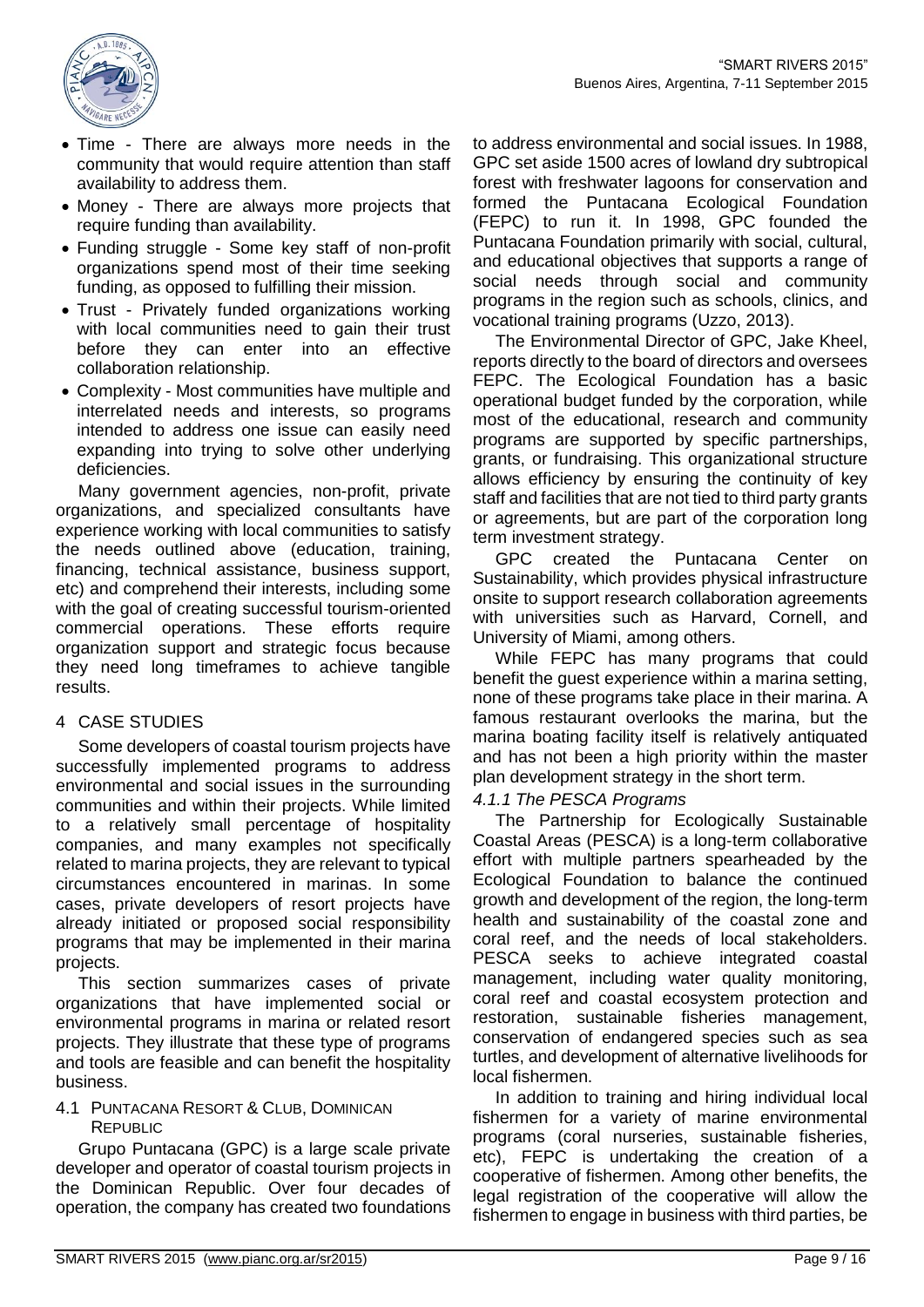

eligible for financing, etc. The foundation is working on implementing an organizational structure of the cooperative that recognizes the traditional leadership structure of the community.

### *4.1.2 Lionfish seafood and crafts*

One specific program under PESCA provided training to fishermen to target the invasive lionfish (*Pterois* sp.), which was damaging the ecological balance of the Caribbean coral reef. Creating a market for lionfish had been identified as a viable way to control its rapidly expanding populations. The local fishermen were paid for their catch and the fish was highlighted in the menu of the resort restaurant (Uzzo, 2013; PCEF, 2015).



Figure 1 : Lionfish restaurant presentation (photo by Robert Alvarez, source: PCEF, 2015)

The Foundation also implemented a supplementary program that trained the wives of the fishermen in lionfish taxidermy. Using this technique, the fish is dissected and mounted as a unique souvenir. The animal's fins are also converted into earrings and pendants. The souvenirs are available for sale at the resort and local artesian hand craft shops. Each souvenir includes a tag with a short description of the lionfish, that it was caught by local fishermen, and that it was handcrafted into a souvenir by their family members.



Figure 2 : Lionfish handcraft (photo by E. Biondi)



Native to the Pacific Ocean, this beautiful but voracious<br>predator was introduced by accident into the Caribbean Sea<br>in the late 1990's. Armored with 13 venomous dorsal<br>spines, it has encountered no natural enemies to cont invasion and now inhabits the water from the eastern United States down to Brazil.

The growing lionfish population throughout the<br>Caribbean is depleting the already stressed native<br>fish and crustacean populations, causing serious<br>damage to the fragile coral reef.

This lion fish was caught by local fishermen and<br>handcrafted into this unique souvenir by their families.

When purchasing this product you are supporting the<br>efforts of the Puntacana Ecological Foundation<br>and the local community in controlling the lion fish<br>population, while providing an alternative income<br>source for the fishe

Made in the Dominican Republic

To learn more about the Puntacana Ecological Foundation projects visit wwwpuntacana.org

PUNTACANA

Figure 3 : Lionfish handcraft explanation tag (by FEPC)

The combined programs (restaurant signature dish and souvenirs) resulted in multiple benefits due to fishermen income from sustainable fishery, additional income directed to the women in the household, higher volume and steadiness of catch of the exotic fish, and reduction of population of the exotic species in the reef.

### 4.2 INKATERRA, PERU

 $f$   $\epsilon$  fundacionpuntacana

Over four decades, Inkaterra has created a model for ecotourism by developing and operating ecoluxury hotels in Cuzco, Machu Picchu, and the Amazon basin. Inkaterra states that it promotes scientific research for the conservation of ecosystems and natural resources, collaborates with local communities, and offers authentic experiences to guest by incorporating the local culture and nature in each of their properties.

Inkaterra Association (ITA) is an NGO through which the company supports research, conservation, education, and social development programs. ITA's ongoing research programs include sponsoring international scientists and local experts to conduct ecosystem studies and biodiversity, flora and fauna inventories. ITA's activities have resulted in the identification of 372 species, the discovery of 8 new species in the Machu Picchu cloud forest, as well as the proposal of a marine reserve in northern Perú.

ITA is actively engaged in partnerships and attracting volunteer work to multiply its capacity. Inkaterra's Chairman Jose Koechlin has put forward a vision of sustainable tourism and established an organization for its implementation, while remaining actively involved in daily operations.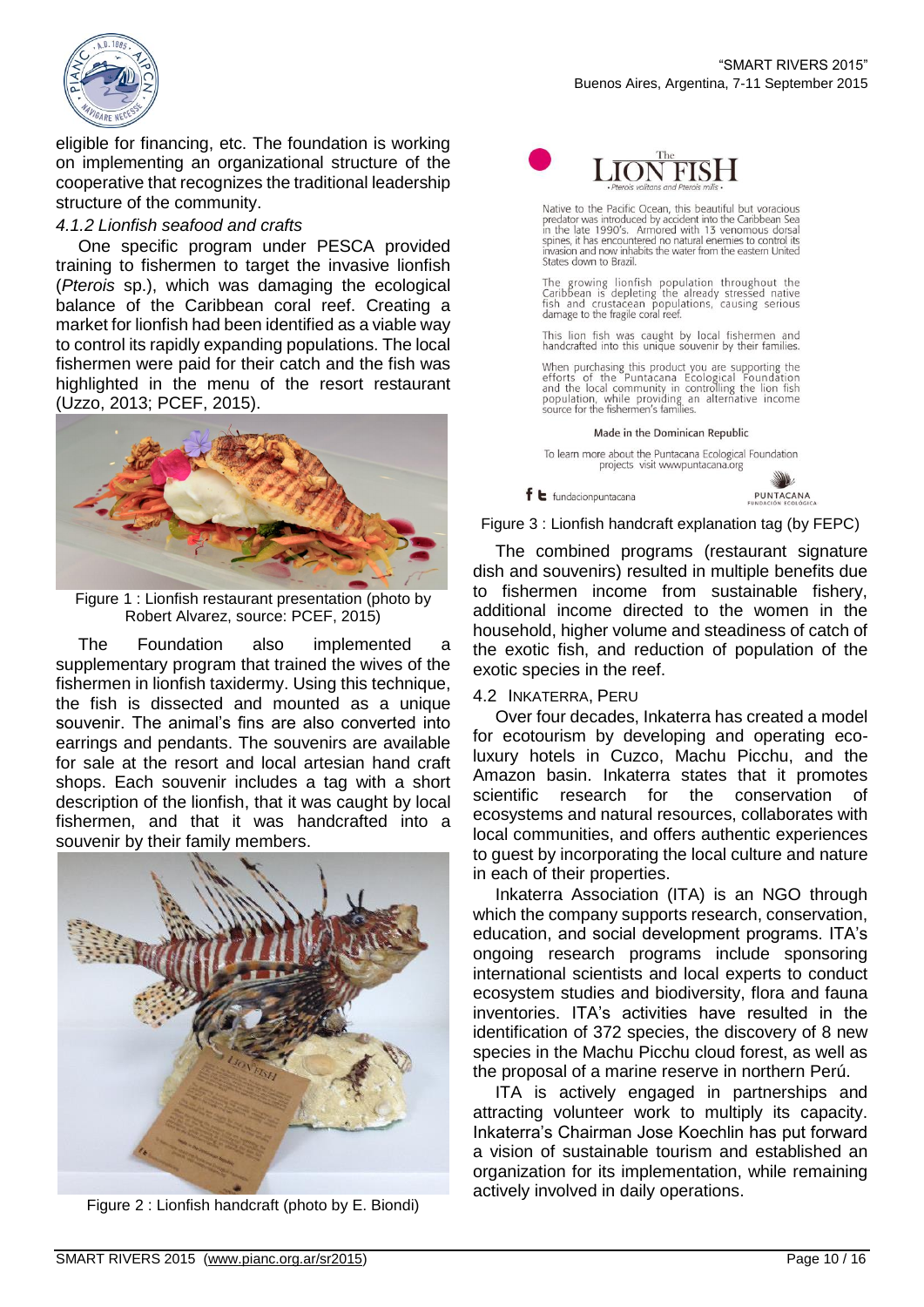

### *4.2.1 Cabo Blanco fishing community*

While Inkaterra is still developing its first property on the pacific coast, ITA has ongoing major collaboration efforts with the local community in the vicinity of their property. The developer has used its access to government agencies to promote infrastructure projects that will serve the town of Cabo Blanco and the project itself, such as potable water supply, as well as government investment that only benefits the local fishermen, such as improvements to the fishing pier and processing plant.



Figure 4 : Traditional fishing boats in Cabo Blanco anchorage (photo by E. Biondi)

#### *4.2.2 Cabo Blanco sustainable fisheries strategy*

ITA was supported by fisheries scientist Dr. Nelson Ehrhardt of the Rosenstiel Institute of Marine and Atmospheric Science at the University of Miami to evaluate fishing practices of the local fishermen community. By involving this expert in fisheries economics, population dynamics, and sportfishing, ITA aims at establishing a series of programs with the local fishermen community that comprehensively address sustainable marine resource management, increased economic benefits for the local fishermen, and opportunities for future tourism-related activities.

Preliminary evaluations identified species that can be targeted and processed to achieve much higher revenue at reduced ecological impact than present practice. In other words, scientifically-based programs will allow traditional fishermen to reduce their capture and increase their income. New fishing and processing practices with tuna, initiated based on preliminary assessments, are already having positive results. While most of the programs will be carried out from the fishing pier and processing plan, some programs considered can be implemented within a marina setting.

In addition to scientific support for improvements of the local traditional fishermen, the collection and analysis of existing research provided key information to Inkaterra regarding the true potential for species with high sportfishing value. This scientific input allows the project's marketing strategy to be based on scientific knowledge regarding expected species presence and abundance.

#### 4.3 PUERTO LOS CABOS, MEXICO

Puerto Los Cabos (PLC) is a large coastal tourism development project in San José del Cabo, Baja California Sur, Mexico. The project, which includes an excavated 500-boat marina, was developed around a small fishing village called La Playita. The master developer, Grupo Questro, has a foundation that is primarily focused on social issues of the communities near their projects, such as education, recreational opportunities, and disaster relief.

#### *4.3.1 Fishermen village*

The marina at PLC includes a basin dedicated to the local fishermen, which was agreed with the locals to offset the project impacts (Biondi, 2014). The fishermen village is operated by local fishermen cooperatives, which existed prior to the project and were involved in the pre-development agreements with Questro. The facility was built to very high standards and had to be repaired by the developer after damages caused by hurricane Odile in late 2014.



Figure 5 : Panga dockage at Puerto Los Cabos Fishermen Wharf (photo by E. Biondi)

Fishing charters for tourists operated by the local cooperatives have been very successful, with high levels of satisfaction by visiting sport fishermen reported. However, there are no activities for other resort visitors. While some community activities take place in the fishermen wharf land facility and adjacent plaza built by the developer, there may be still untapped additional economic benefits for the community (Biondi, 2014). While the fishermen village at PLC is by far the most significant investment in community-oriented infrastructure within a resort project known to the authors, it may have not reached the full potential of offering authentic guest experiences and benefiting the local community.

#### 4.4 PLAYA BLANCA BARU, COLOMBIA

Playa Blanca Barú is a coastal development project under planning south of Cartagena, on the Caribbean coast of Colombia. The project development, which includes a marina, is undertaken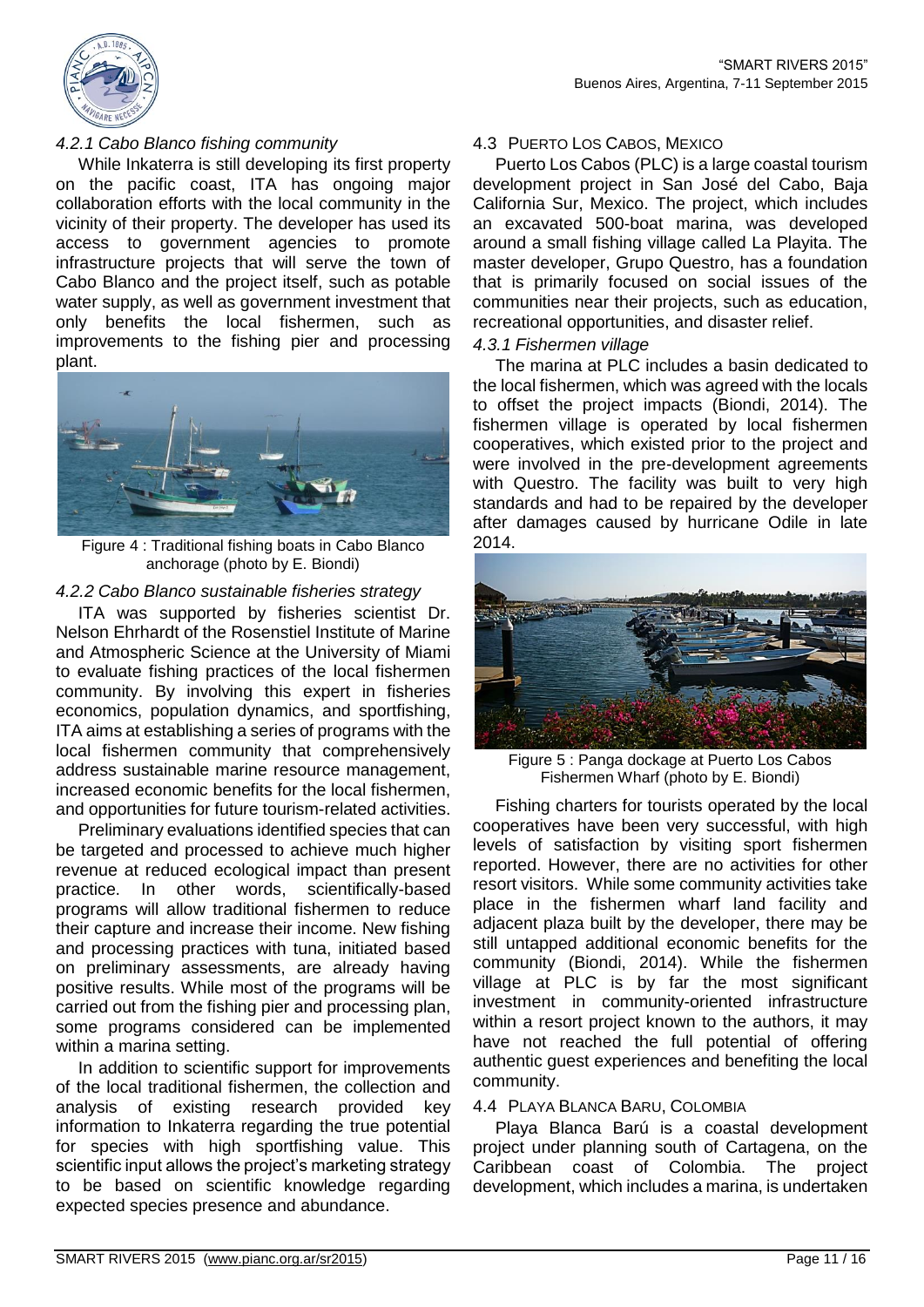

by a partnership between the national state and two private corporations.

The development partnership supports an NGO called Corplaya, which is the entity that holds the concession of part of the beach adjacent to the project. Corplaya has developed numerous community and social entrepreneurial programs to support the participation of local community members in the tourism businesses within its beach concession area, and routinely collaborates with other foundations with active social programs in the area.

The developers have planned for a key area of the project near the beach to centrally locate facilities for community businesses, improve the operation of the beach, enhance the environmental conditions of the beach and adjacent lagoons, and provide future protection for the coastal area.

### *4.4.1 Marina planning*

While the marina planning itself is not advanced, significant steps have been taken towards the sustainable design of the marina. The marina conceptual plan has defined two main sustainability objectives: environmental preservation and community inclusion. Early conceptual planning of the marina avoids mangrove impacts, with the exception of a small area for the tourist fishermen village [\(Figure 6\)](#page-11-0). The village area is intended to create water spaces for marine tours, land based authentic retail, and food and beverage outlets operated by local community members. The developers believe that this will enhance the authentic experience of the project guests.



Figure 6 : Concept plan of the proposed marina for Playa Blanca Baru

<span id="page-11-0"></span>With Corplaya, the project has in place an organization that has a track record of working with the local community to improve socio-economic and environmental conditions. The know-how developed by the ongoing collaboration between Corplaya and the local community on the beach area is expected to be transferred to the marina village area as the project development evolves, independently of the entity that may be in charge of the marina program.

#### 4.5 RODNEY BAY MARINA, SAINT LUCIA

Rodney Bay is a well-known marina in the Eastern Caribbean. Formerly recognized as a major facility for sailboats, it has been redeveloped to include megayacht facilities. The marina is part of the largest international network of luxury marinas, with a large footprint in the Caribbean.

#### *4.5.1 Marina farmers market*

The marina partnered with the Ministry of Agriculture to offer local farmers direct access to marina guests at "The Farmers Market at Rodney Bay". This was an initiative of the local management, who identified the opportunity through their local informal communication channels, and obtained the agreement from the government and facility ownership.



Figure 7 : Farmers Market at Rodney Bay (photo provided by Adam Foster)

When the program started it had about 20 different vendors who traveled from some of the poorest parts of the country to sell their goods. Not only did it encourage marina clients to purchase direct from the farmers, but it also encouraged residents around the facility to visit the marina for their weekly fruit and vegetable shop. Other businesses inside the marina benefited due to the extra foot traffic through the facility. The previous general manager Adam Foster and marketing director Portia Mogal, who envisioned and implemented this program, provided this information when asked about the community activities that they set up in the marina.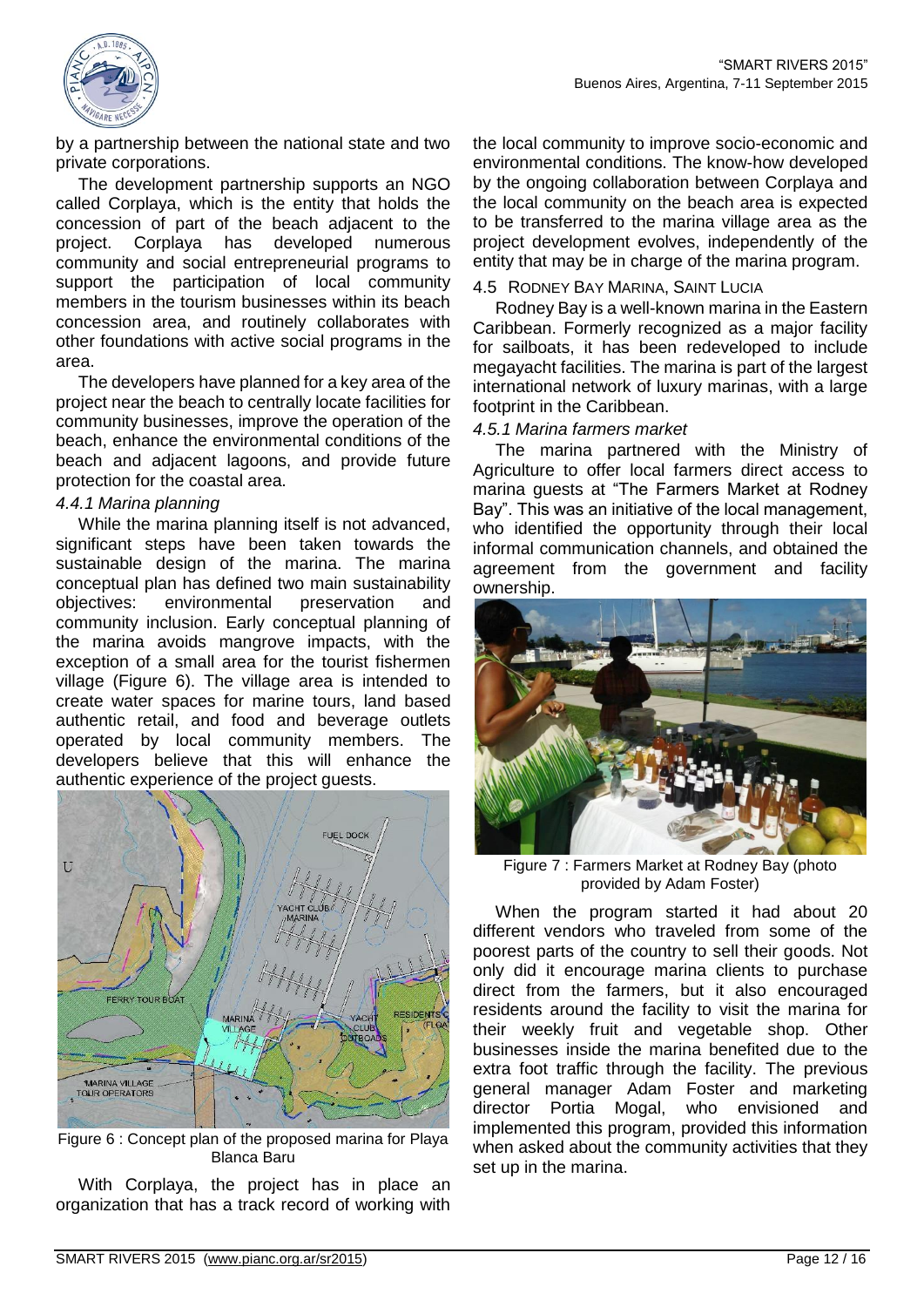

### 4.6 CORONAS DEL MAR, EL SALVADOR

Coronas del Mar is a tourism and residential coastal development project in El Salvador. The project, which envisions a marina, is in planning stages.

Analysis led by the developer Marco Guirola as part of the early planning of the project included a detailed evaluation of social, economic, and demographic conditions of the community in the area. Early assessment identified that tourism development projects create significant pressures on property values in the vicinity, which tend to displace local inhabitants. The awareness that the local community lacked basic infrastructure, prompted the developer to include community improvements as part of the project to foster long-term positive relationships with the community. Pre-design efforts were aimed at mapping environmental resources and identifying ecological functions.

With limited resources to implement specific social or environmental programs and significant personal time commitment, the developer has already implemented a small scale sea-to-table program.

#### *4.6.1 Marina planning*

Within the project, the developer conceived an area dedicated specifically to the local fishermen, and provided direction to his team of consultants and architects to implement his vision. He created program requirements so that specific infrastructure and equipment can support the inclusion of the local community in the project business.

### *4.6.2 Sea-to-table*

The sea-to-table program was conceived working with the local fishermen community and implemented years before any project infrastructure will be in place (Biondi, 2013). The program allows the restaurant at the Crowne Plaza in San Salvador to offer a branded "catch of the day" and the local fishermen significantly improve the terms under which they sell their production.

The developer got the support of the restaurant chef, who trained the fishermen and their wives to target a specific type of fish and prepare it for transportation. The developer provided the equipment and logistic support for transportation to the city restaurant. This small-scale program illustrates that limited initiatives can be implemented to start positive processes that strengthen relationships with the local community by offering better economic opportunities.

### 4.7 LESSONS

The examples reviewed suggest that a personal commitment by the leaders of an organization is a

pre-requisite to achieve sustainability goals. Dynamic creativity and personal commitment by top leaders have been an underlying force in some of these cases. Vision by leaders is a driver to include environmental and social sustainability elements in their marina projects.

However, this individual commitment is not sufficient to provide continuity and sufficient attention to the implementation of long-term programs, especially social programs intended to include community members in the project activities. Organizations that have shown continuity and innovation in their programs have in common the availability of staff (a single leader or a comprehensive team) dedicated exclusively to developing, validating, and implementing specific environmental and community activities. A common thread in many interviews is that successful programs have emerged from trial and error approaches, which require focus, time, and continuity.

It appears that foundations set up by development companies are effective tools to provide seed funding to set up a platform for a range of activities, attract researchers to provide technical support, have resources to transfer scientific findings into practical recommendations, develop test programs, innovate based on failures, and offer continuity to the personal relationship with local communities. FEPC and ITA have benefited from long term relationships with universities, but the key to success appears to be working with the local communities for many years.

All projects surveyed that use foundations or NGOs to implement their programs have their own project or developer-specific entities. Having an organization working with the community on a long term basis, as opposed to using the services of third party non-profits, is also recommended by others (Perazzo, 2015).

It is also recognized that significant achievements have been the result of short-term goals and opportunistic agreements driven by local facility managers (Rodney Bay). Providing freedom to and rewarding sustainability initiatives by local staff has also been reported to be a powerful tool used by hotel brands (Pinabell, 2015). As long as organizations have a culture of allowing bottom-up creativity, they may evolve into adopting social and environmental sustainable practices by organic evolution driven by cumulative impacts of a range of grass-roots activities.

Short-term small informal efforts have produced some notable programs that can be compared to some of the individual programs of large foundations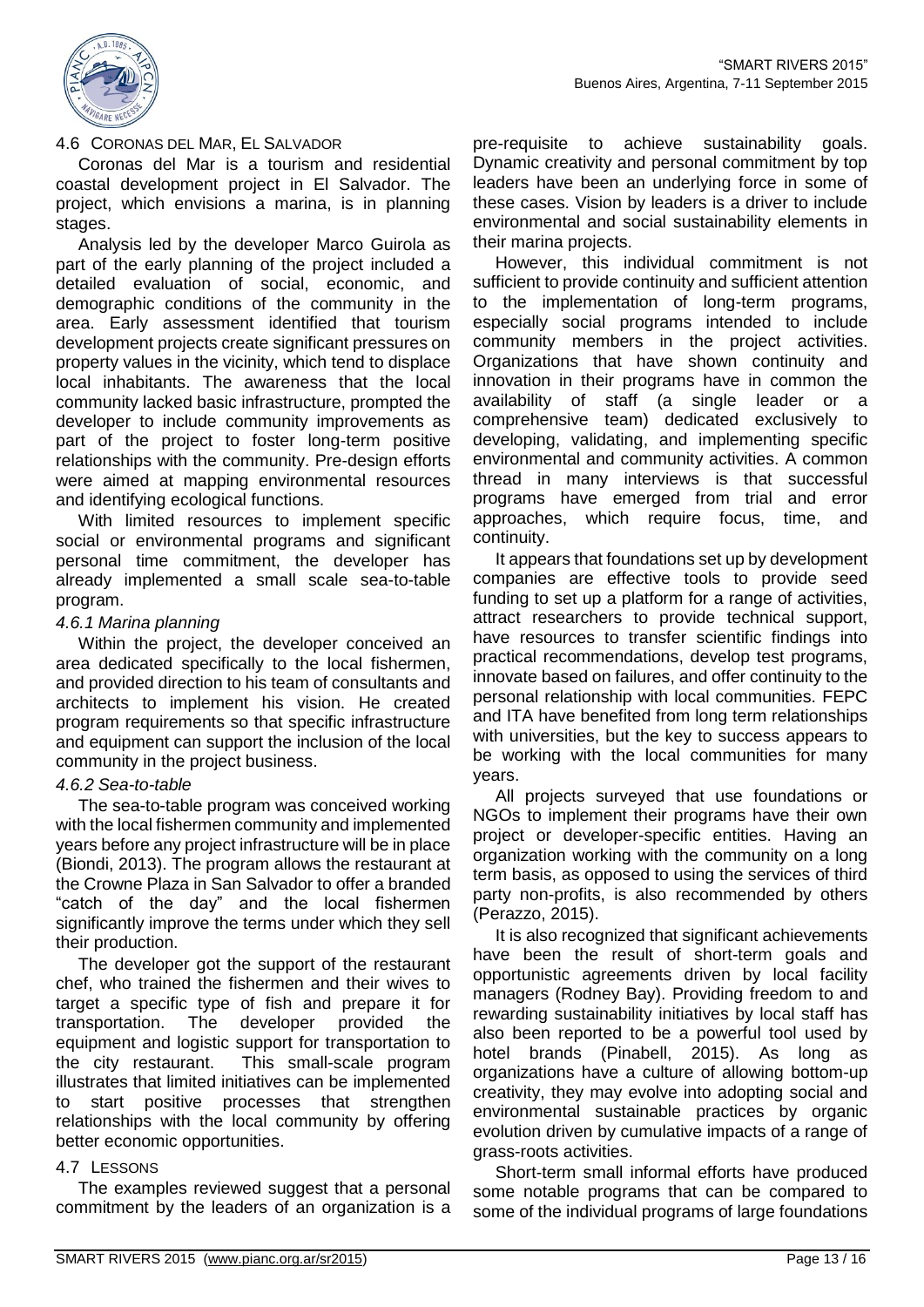

that have been operating for decades. This suggests that arrangements based on identifying opportunities within a broad vision and in collaboration with other local efforts, may lead to successful programs, even with limited support and resources.

Physical marina planning is necessary but not sufficient for marina sustainability. Some of the successful programs reviewed do not directly impact the marina operation because they do not have a space in the marina (GPC). Conversely, a very functional and dedicated space in the marina does not guarantee the spontaneous development of mechanisms that benefit the local community and enhance guest experience (PLC).

While many of the behavioral patterns are similar across the organizations surveyed (personal commitment of leaders, dedicated staff, continuity working with the local community, etc), few individual programs are the same. However, many of these programs could be implemented or adapted by other organizations in a variety of locations. Since all organizations interviewed are willing to share their experiences, a venue for sharing experiences could prove beneficial.

### 5 CONCLUSIONS AND RECOMMENDATIONS

5.1 CONCLUSIONS AND GENERAL RECOMMENDATIONS Private marina developers and operators should attain a deeper awareness of the institutional and organizational needs during the whole process of marina development that can lead to enhancement of the project value by offering authentic, environmentally sensible, and culturally rich guest experiences.

Experience by private organizations that excel in the hospitality business suggests that marina developers should have dedicated staff to focus on environmental and social issues. These efforts are different from, and go beyond regulatory compliance and public relations.

An attitude to systematically and proactively develop and implement social and environmental programs that improve guest experience will enhance project value and prevent environmental damage and social conflicts.

Specific programs relevant to marinas have been implemented with positive results and remarkable achievements. In particular, this paper summarizes successful programs that have been implemented in marinas or targeting fishing communities with encouraging successes.

Regulatory agencies responsible for enforcement of environmental laws should encourage proactive environmental design methodologies, and recognize

positive contributions of developers that use such an approach.

Whenever baseline environmental data or mapping efforts are generated for government projects, they should be made available for free to private developers that undertake environmental impact studies in those areas.

Governments also need to make a strong commitment to coastal sustainable development, articulated through a strategic vision for the whole coast. Local level objectives that take into account the environment (natural and socioeconomic) and are anchored in legislation and institutional framework need to translate this into specific goals and priorities.

Governments should support and encourage grass-roots efforts by local management of hospitality projects, NGOs and foundations, community organizations, and cooperatives. Removing regulatory hurdles that discourage achievement of government goals should be a first priority. They should also allow bottom-up innovations by government staff (proven extremely beneficial in private organizations) and provide ample flexibility for government program managers to partner with private organizations in specific programs.

5.2 SPECIFIC RECOMMENDATIONS FOR DEVELOPERS

General guidelines based on good practices that can be used by marina developers and operators to support their sustainability goals include the following:

- A leader (owner, partner, or founder) with vision can provide direction for sustainable design, including approaches such as proactive environmental design and social sustainability criteria to enhance guest experience, and provide direct benefits to the local community.
- Even if there is a very active leader, additional staff dedicated exclusively to environmental or community programs is required.
- Staff dedicated to social or environmental sustainability (one person or one organization depending on circumstances, project size, and development stage) should have autonomy to engage in long term community relations, explore means to better understand their needs, and propose realistic programs. They should also have direct access to the highest levels of decision-making within the organization through formal (and informal) channels.
- Staff dedicated to social or environmental sustainability should lead the implementation of programs, have freedom to test gradual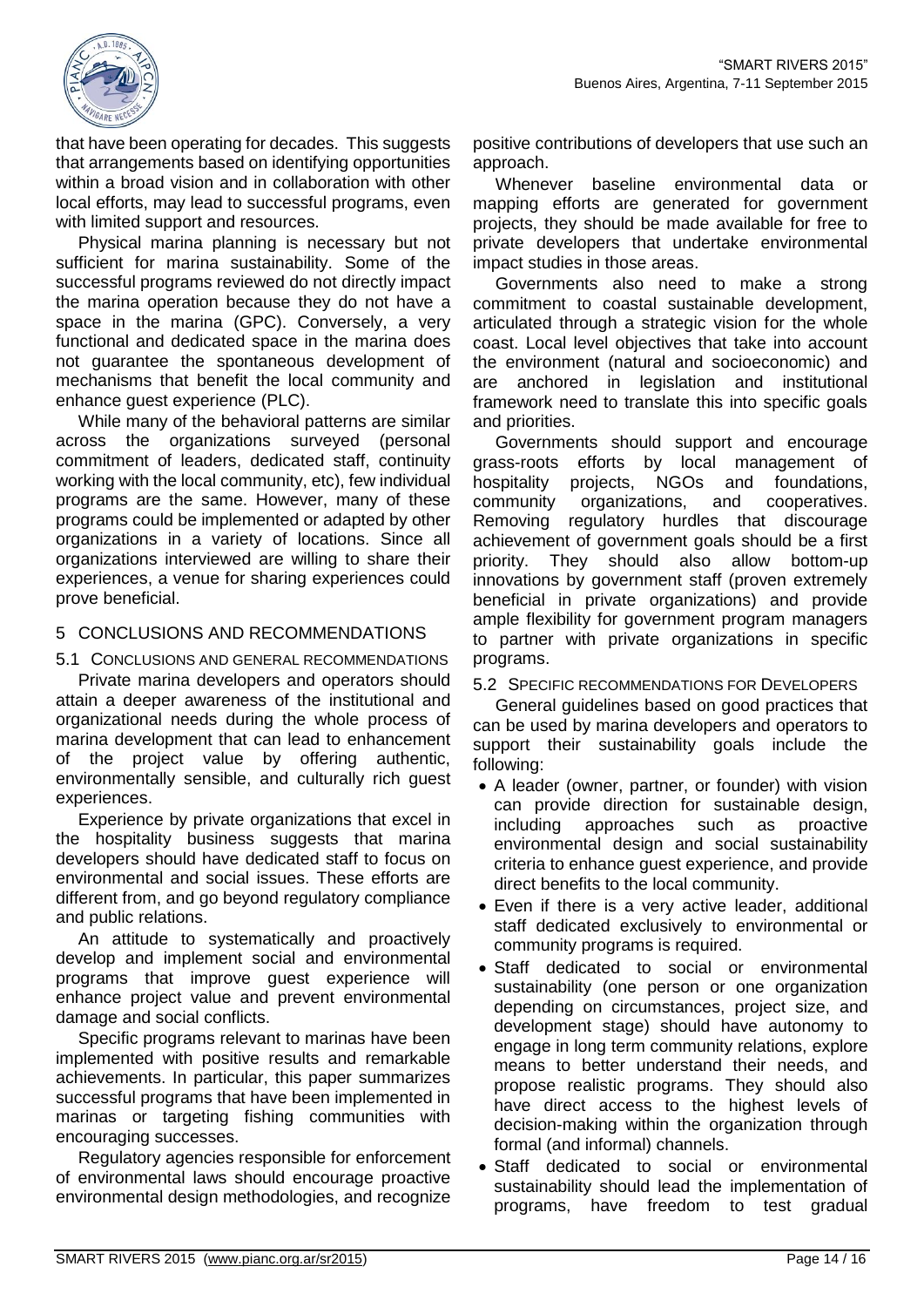

approaches, and adjust as needed based on feedback and partial results.

- The organization should promote and nurture a widespread culture that recognizes the value of guest experiences that are authentic, personal, profound, and therefore memorable.
- Continuity of staff on the ground is considered critical, both for establishing and nurturing relationships with the local community, and to test and adapt environmental programs.
- In larger organizations, allow individual initiatives for small scale partnerships and testing local programs.
- Sustainability programs can be implemented through a foundation or NGO with well defined, limited financial funding by the development corporation that supports basic financial needs and allows to leverage long term resources with grants and project specific funding and technical teams.

These recommendations are expected to improve sustainability of the marina projects that they develop or operate, as well as increase the value of those projects.

### 6 DISCLOSURE AND ACKNOWLEDGEMENTS

#### 6.1 DISCLOSURE

The contributions of this paper by Esteban L. Biondi are the result of his independent research. His analysis, assessments, opinions, and recommendations included in this paper are personal. None of the contents of this paper represent the position of Applied Technology & Management, Inc.

#### 6.2 ACKNOWLEDGEMENTS

The authors recognize the information and comments provided by:

Jake Kheel, Environmental Director, Punta Cana Resort & Club, Dominican Republic

Susanne Leid, Coastal Marine Project Coordinator, Punta Cana Resort & Club, Dominican Republic

Clara Diago, Director, Corplaya, Cartagena, Colombia

Santiago Uribe, Gerente, Playa Blanca Barú, Cartagena, Colombia

Adam Foster, General Manager, Blue Haven Marina, Turks and Caicos (formerly at Rodney Bay Marina)

José Koechlin, Founder, Chairman and CEO of Inkaterra, Perú

Marco Guirola, CEO Arenas del Pacífico, El Salvador

Sofia Perazzo, Executive Director, Fundación Tropicalia, Dominican Republic We also appreciate the review of the draft by Agustín Biondi.

### 7 REFERENCES

ASCE, 2014. Planning and Design Guidelines for Small Craft Harbors (Third Edition). ASCE Manuals and Reports on Engineering Practice, No. 50. American Society of Civil Engineers. New York, NY, USA. First Edition 1994

Biondi, Esteban L., 2010. Planeamiento de Marinas - Experiencia Internacional para América Latina, in VI Congreso Argentino de Ingeniería Portuaria and PIANC Latin American Seminar on Sustainable Development of Port Infrastructure in Latin America. Buenos Aires, April 5-7, 2010. [http://www.aadip.org.ar/congresoVI/pdf/paper/dia6/16.Biondi,%](http://www.aadip.org.ar/congresoVI/pdf/paper/dia6/16.Biondi,%20Esteban/Biondi_et.al_AADIP2010.pdf) [20Esteban/Biondi\\_et.al\\_AADIP2010.pdf](http://www.aadip.org.ar/congresoVI/pdf/paper/dia6/16.Biondi,%20Esteban/Biondi_et.al_AADIP2010.pdf)

Biondi, Esteban L., 2013. Sustainable Marinas: Social Responsibility and Guest Experience, in Marina World, May-June 2013

Biondi, Esteban L., 2014. Planning Sustainable Marinas -The Social Dimension of Sustainability, PIANC World Congress 2014, San Francisco, June 3, 2014.

<http://2014congress.pianc.us/docs/2014papers/4zip.zip>

Biondi, Esteban L., 2015. Designing for the Environment, in Marina World, May-June 2015

Christa, Iome, 2005. Environmental Impact Assessment and the Pursuit of Sustainable Development, GEOView: Online Undergraduate Review of Geography and Environmental Studies, <http://geoview.iag.org.au/index.php/GEOView/issue/view/9>

Ecoshape, 2015. Building with Nature. Internet source. Accessed on 01 Aug 2015. [www.ecoshape.nl](file:///C:/E/Articles-ConferencePresentations/Sustainable%20Marinas%20-%20SmartRivers2015/www.ecoshape.nl)

European Parliament, 2012. Institutional framework for sustainable development in the context of the forthcoming Rio+20 Summit, Directorate General for Internal Policies Policy Department A: Economic and Scientific Policy.

Lennertz, Bill and Aarin Lutzenhiser, 2014. The Charrette Handbook: The Essential Guide to Design-Based Public Involvement. American Planning Association Publishing. 2nd Edition.

Madden, Francine and Brian McQuinn, 2014. Conservation's blind spot: The case for conflict transformation in wildlife conservation. Biological Conservation 178 (2014) 97–106. <http://dx.doi.org/10.1016/j.biocon.2014.07.015>.